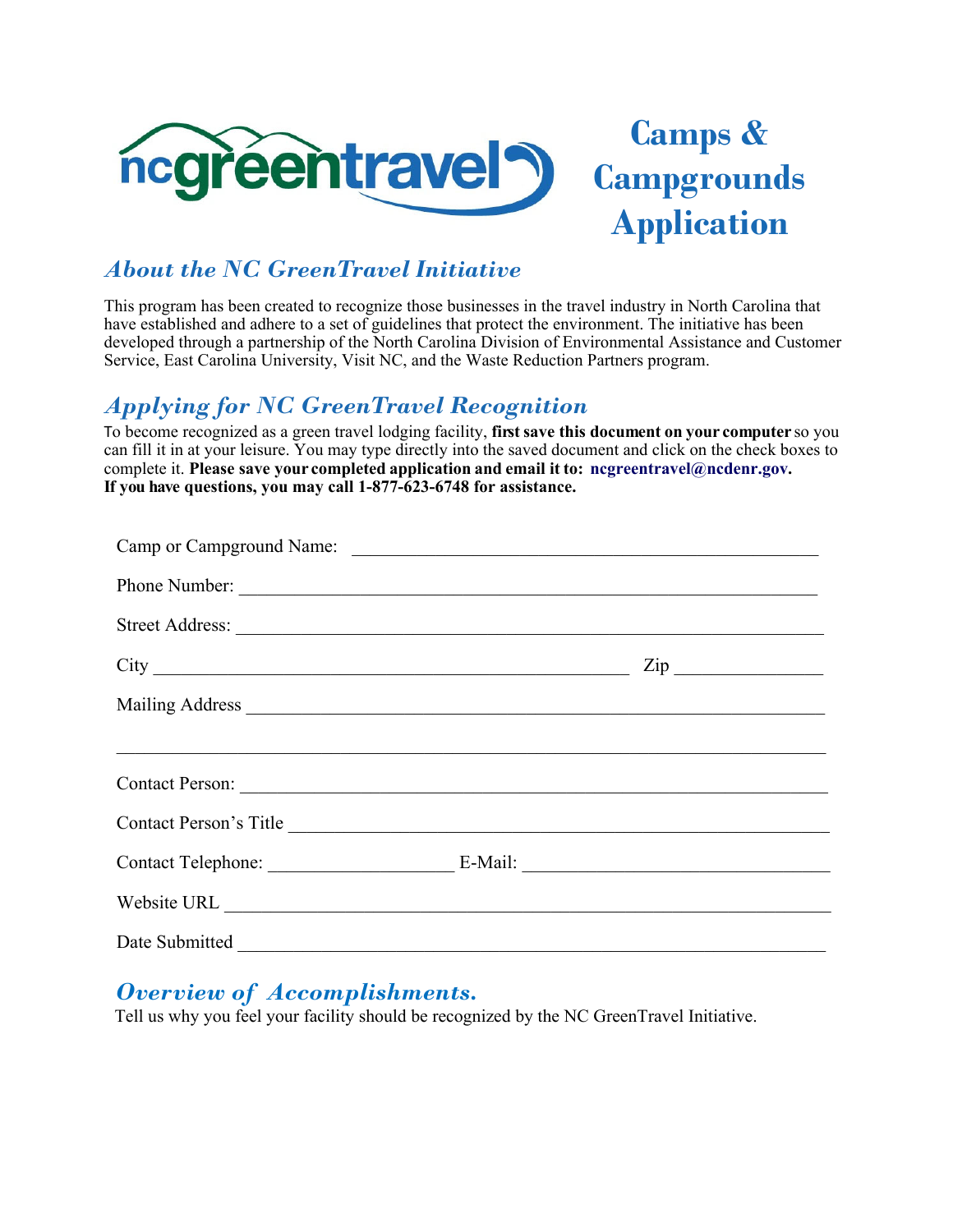### *Core Requirements for NC GreenTravel Recognition*

 We certify that this camp or campground is in compliance with ALL applicable regulatory laws and requirements that relate to our business type.  $\Box$  Yes  $\Box$  No If not, please explain;

|  | • Has your camp had any violations of applicable laws and regulations in the past 2 years? |
|--|--------------------------------------------------------------------------------------------|
|  | $\bigcap$ Yes $\bigcap$ No If so, please explain:                                          |

 Do you operate under any permits issued by the Department of Environmental Quality? Yes No If yes, please include titles and permit numbers:

**Policy Statement Required:** Enter or attach a copy of your camp's environmental policy statement**. If your camp or campground does not have an environmental policy, please read our Environmental Policy Tutorial on the last page of this form and create your own policy.**

**How do you advise staff of your environmental policy? Required:** List where your environmental policy is displayed.

**Environmental Team Required:** Describe your environmental team**.** List names, job titles and meeting schedule.

#### *Raising Your Recognition Score*



 If your camp or campground has previously been recognized by the NC GreenTravel Initiative and you would like to increase your recognition level based on additional sustainable practices you have included in your program, please indicate by checking this box.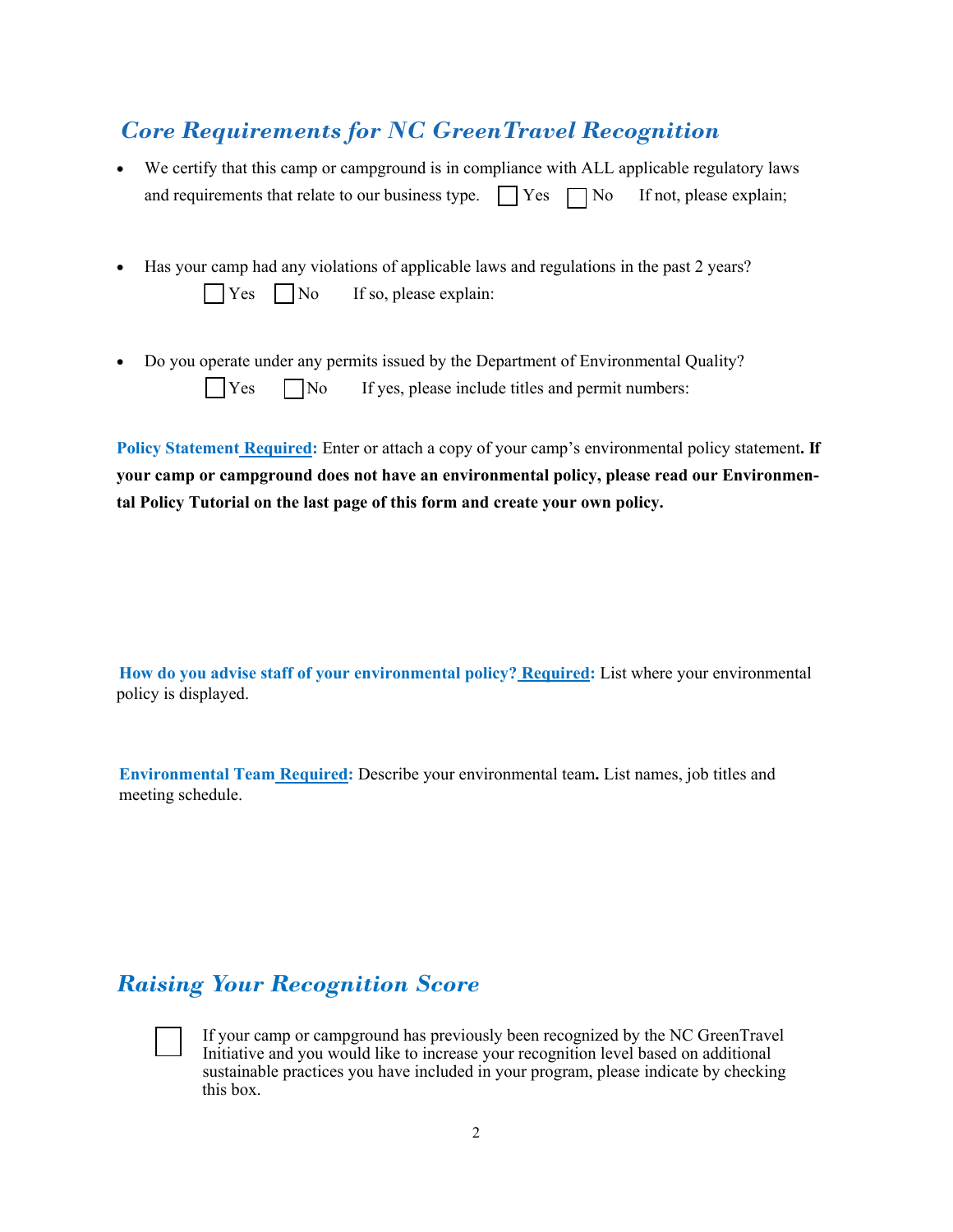### *Waste Reduction and Recycling.*

| $1$ pt                | Fax and copy machines don't create cover sheets.                                   |
|-----------------------|------------------------------------------------------------------------------------|
| $1$ pt                | Two-sided copying and printing is standard operating procedure.                    |
| 2 pt                  | Electronic documents are used instead of printing.                                 |
|                       | 1 pt     Clean, once-used paper is reused for memos and drafts.                    |
|                       | 5 pt     A solid waste assessment has been performed.                              |
|                       | 5 pt 1 50% of solid waste assessor recommendations have been implemented.          |
|                       | 2 pt     Bulk shampoo/conditioner dispensers have been installed.                  |
| $2$ pt $\vert$        | Partially used soaps, shampoos and other amenities are donated to Clean the World, |
|                       | Global Soap Project, homeless shelters, etc.                                       |
| $1$ pt $\overline{)}$ | Paperless registration is used.                                                    |

#### *List of materials recycled, donated or refurbished for reuse.*



- $2 \text{ pt}$  Plastic packaging. (film, stretch wrap, shrink wrap, plastic bags, etc.)
- $5 \text{ pt}$  Goods, equipment and materials no longer needed are donated to organizations that can reuse them. (Habitat for Humanity, Good Will, Salvation Army, etc.)

*Please list other materials recycled donated or refurbished.* 

#### *List locations of recycling containers available to staff and guests.*

 $2 \text{ pt} \Box$  Staff work areas—please describe. (in offices, in kitchens, in bunkhouses, at campsites, etc.)

|                                              | $3$ pt $\Box$ In public or customer areas—please describe. (in common areas or meeting spaces, in bunk |
|----------------------------------------------|--------------------------------------------------------------------------------------------------------|
| houses, in dining halls, at campsites, etc.) |                                                                                                        |

 $3 \text{ pt}$  Signs are posted directing users toward recycling areas.

 $2 \text{ pt}$  Recycling containers are clearly marked and located adjacent to waste containers. List additional locations other than those listed above.

- $1 pt$  Our camp has reduced the number of trash containers onsite.
- $1 \text{ pt}$  Our camp has repurposed some of our trash containers as recycling containers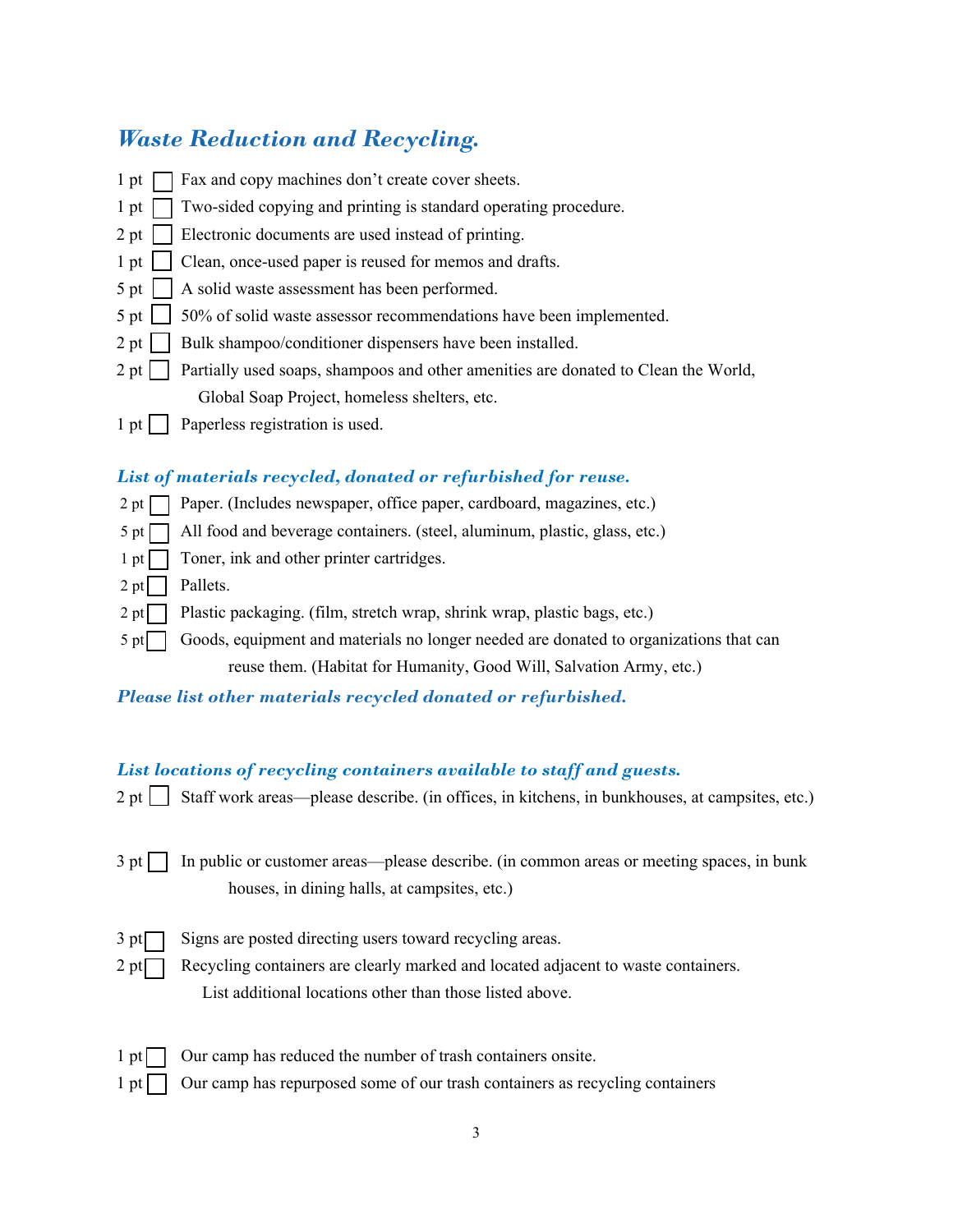## *Energy Management.*

- 5 pt  $\Box$  An Energy Assessment has been performed.
- 5 pt  $\Box$  50% of assessor recommendations have been implemented.
- 5 pt  $\Box$  Our facility has switched to energy-efficient lighting. (describe replacement program in place)

| 2 pt    | Our facility implemented de-lamping/de-commissioning of lights based on light level                                 |
|---------|---------------------------------------------------------------------------------------------------------------------|
|         | measurements and aesthetic needs.                                                                                   |
| 2 pt    | Occupancy sensors have been installed where appropriate. (restrooms, meeting rooms)                                 |
| 2 pt    | LED or electroluminescent exit signs have been installed.                                                           |
| 3 pt    | Daylight sensors have been installed or facility is using day-lighting.                                             |
| 2 pt    | Automatic, low-energy hand dryers or recycled-content paper towels have been installed in<br>public restrooms.      |
| $10$ pt | Solar panels, wind generators and/or other renewable energy sources have been installed to<br>generate electricity. |
| $5$ pt  | Our facility is selling excess green power to power company.                                                        |
| pt      | We purchase Carbon Offset Blocks or Renewable Energy Certificates.                                                  |
|         | (specify how many blocks or R.E.C.s your facility purchases<br>monthly for 2 points per block)<br>blocks<br>R.E.C.s |
| 5 pt    | Energy Star labeled HVAC has been installed                                                                         |
| 7 pt    | Innovative, high efficiency HVAC has been installed (ground source heat pump, solar, etc.)                          |
| 2 pt    | Programmable HVAC controls have been installed                                                                      |
| 7 pt    | Solar panels have been installed for water heating                                                                  |
| 1 pt    | Insulation jacket has been installed on water heaters                                                               |
| 4 pt    | Heat pump water heater has been installed                                                                           |
| 3 pt    | Our facility is using on-demand water heating                                                                       |
| 1 pt    | Water temperature is set back to 120 degrees for non-food related use                                               |
| 2 pt    | Window film and treatments have been installed to reduce solar gain                                                 |
| 5 pt    | Energy Star labeled windows, doors and skylights have been installed (please specify)                               |
| $2$ pt  | Green insulation has been properly installed (green foam, hemp, cellulose, etc. (please specify)                    |
| 2 pt    | Tightly sealed weather stripping has been installed on all doors and windows                                        |
| 3 pt    | 50% or more of our appliances are Energy Star labeled                                                               |
| 2 pt    | Energy Star Labeled computers, monitors, printers, copiers and other business equipment are                         |
|         | being used.                                                                                                         |
| 3 pt    | We have a motor management/replacement plan to use high-efficiency motors                                           |
|         | and/or we are maintaining motor inventory.                                                                          |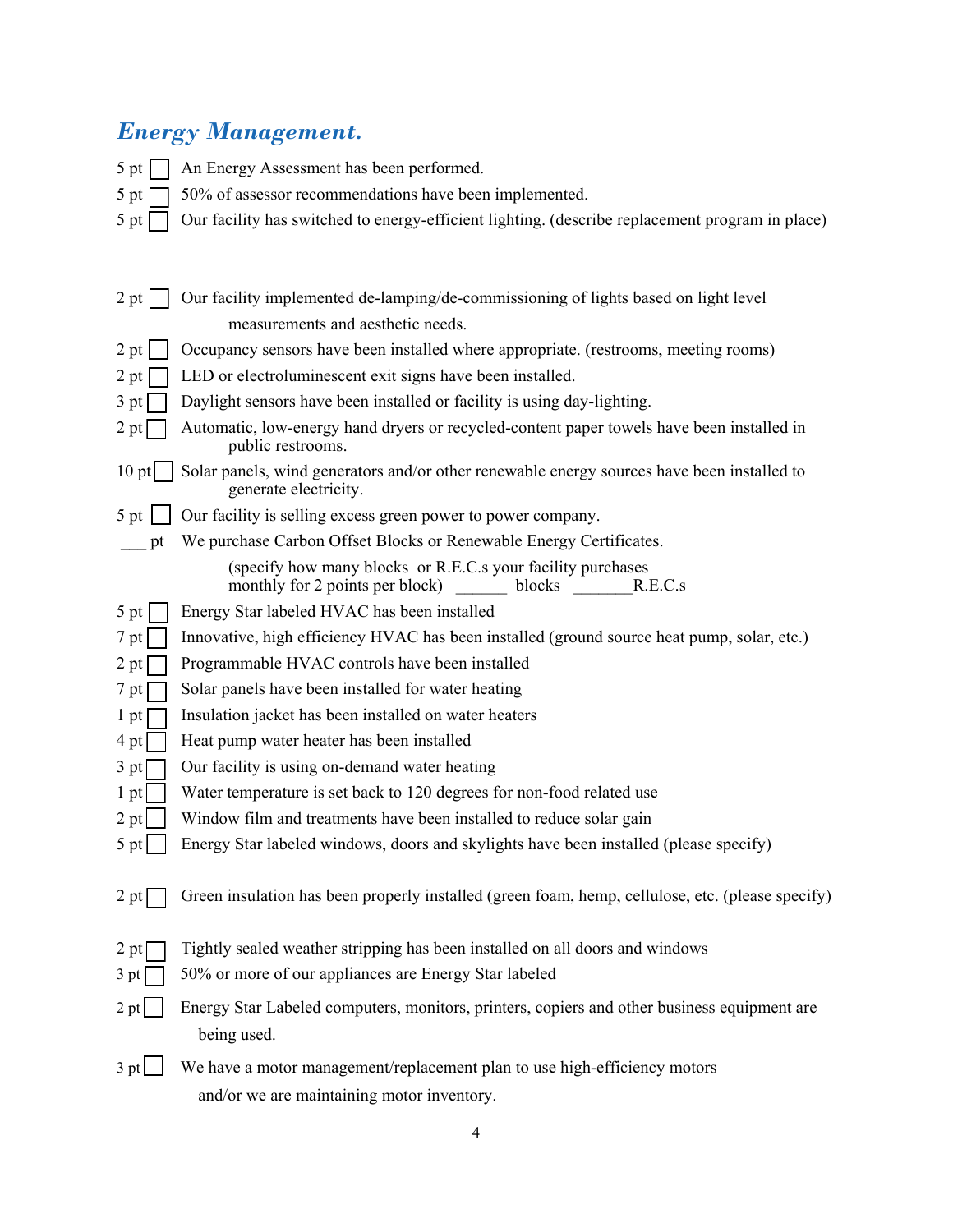- $1$  pt  $\Box$  Vending machines have been de-lamped or lighting minimized
- $2 \text{ pt}$  Vending machines have been equipped with energy-saving technology (timers, vending miser)

#### *Water Efficiency*

 $5$  pt  $\Box$  A water efficiency assessment has been performed  $5 \text{ pt } 50\%$  of assessor's recommendations have been implemented 1 pt  $\Box$  All plumbing is regularly checked for leaks and all leaks are repaired as soon as possible. 3 pt **Common** area restrooms have automatic water shut-off faucets. 4 pt 1.28 gallon-per-flush High Efficiency Toilets (HET) or dual flush toilets are installed  $1 \text{ pt}$  1.5 gallon-per-minute faucet aerators are installed  $4 \text{ pt}$  Restrooms have ultra low-flow flush (0.125 gpf) or waterless urinals  $2 \text{ pt } 2.0$  gallon per minute or less showerheads are installed 3 pt Clothes washers are Energy Star labeled or have a water factor of 7.5 or less http://www.energystar.gov/index.cfm?c=clotheswash.pr\_crit\_clothes\_washers  $2 pt$  Ice machines are Energy Star labeled

#### *Air Quality*

- 2 pt | Low VOC paints are used
- $2 pt$  Non-smoking facility

#### *Transportation*

- 1 pt **Employees are offered incentives to carpool, walk, bike to work or use public transit**
- $2 \text{ pt}$  | Bike racks are provided for guests and employees
- $3$  pt  $\Box$  Special parking is provided for guests with hybrid, electric and alternative fuel vehicles
- $5$  pt  $\vert$  Electric vehicle charging station(s) are provided for guests
- 5 pt Alternative fuel fleet vehicles are used, including bio-fuel, hybrid, electric vehicles, pedalpowered, natural gas or propane fueled vehicles
- 2 pt A no idling policy/signage is in place for fleet vehicles, guest vehicles, delivery trucks and tour busses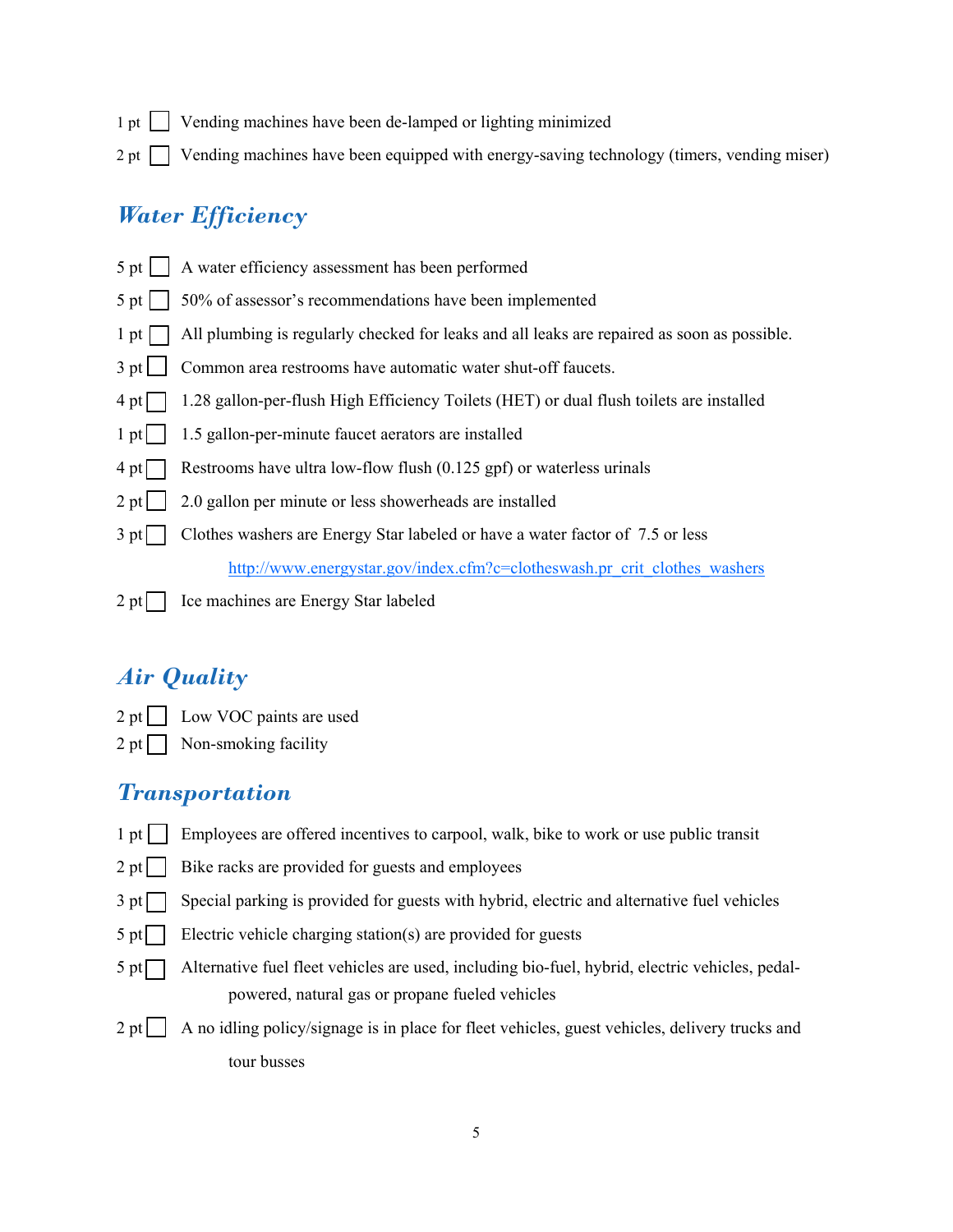#### *Environmental Measurements*

 $1$  pt  $\Box$  Solid waste disposal-to-landfill is tracked by weight or volume monthly  $1 \text{ pt}$  Recycling totals are estimated by weight or volume and recorded periodically  $1$  pt  $\Box$  Energy usage is tracked monthly 1 pt | Water consumption is tracked monthly 1 pt **Environmental measurements are published to management and staff.**  $2$  pt  $\Box$  Environmental measurements are published in public media

### *Grounds Keeping*

- 2 pt  $\Box$  Our facility practices planting native plants that require little maintenance (Describe)
- 2 pt  $\Box$  Our facility practices planting drought tolerant plants to reduce the need to water (Describe)
- 2 pt  $\Box$  An irrigation conservation plan is in place (soaker hoses, timed irrigation, etc.) (Describe)
- 2 pt  $\Box$  Mulch and/or compost are used for retaining water 1 pt | Rainwater is harvested for landscaping 2 pt Our facility minimizes the use of synthetic pesticides and herbicides in landscaping 2 pt | Our facility uses compost generated onsite as a soil amendment or ground cover  $5$  pt  $\vert$  Our facility has a vegetation planting program for strategic environmental enhancement 5 pt Walkways and outside parking areas at our facility are made of pervious material

#### *Education and Promotion*

- 
- $2 \text{ pt}$  Our staff is required to recycle and has received recycling training
- $2 \text{ pt}$  Our guests are encouraged to conserve resources through the use of flyers, signs, decals, magnetic signs, verbal reminders and other communications.
- 1 pt | Our community is made aware of our environmental program through our advertisements and/or public media releases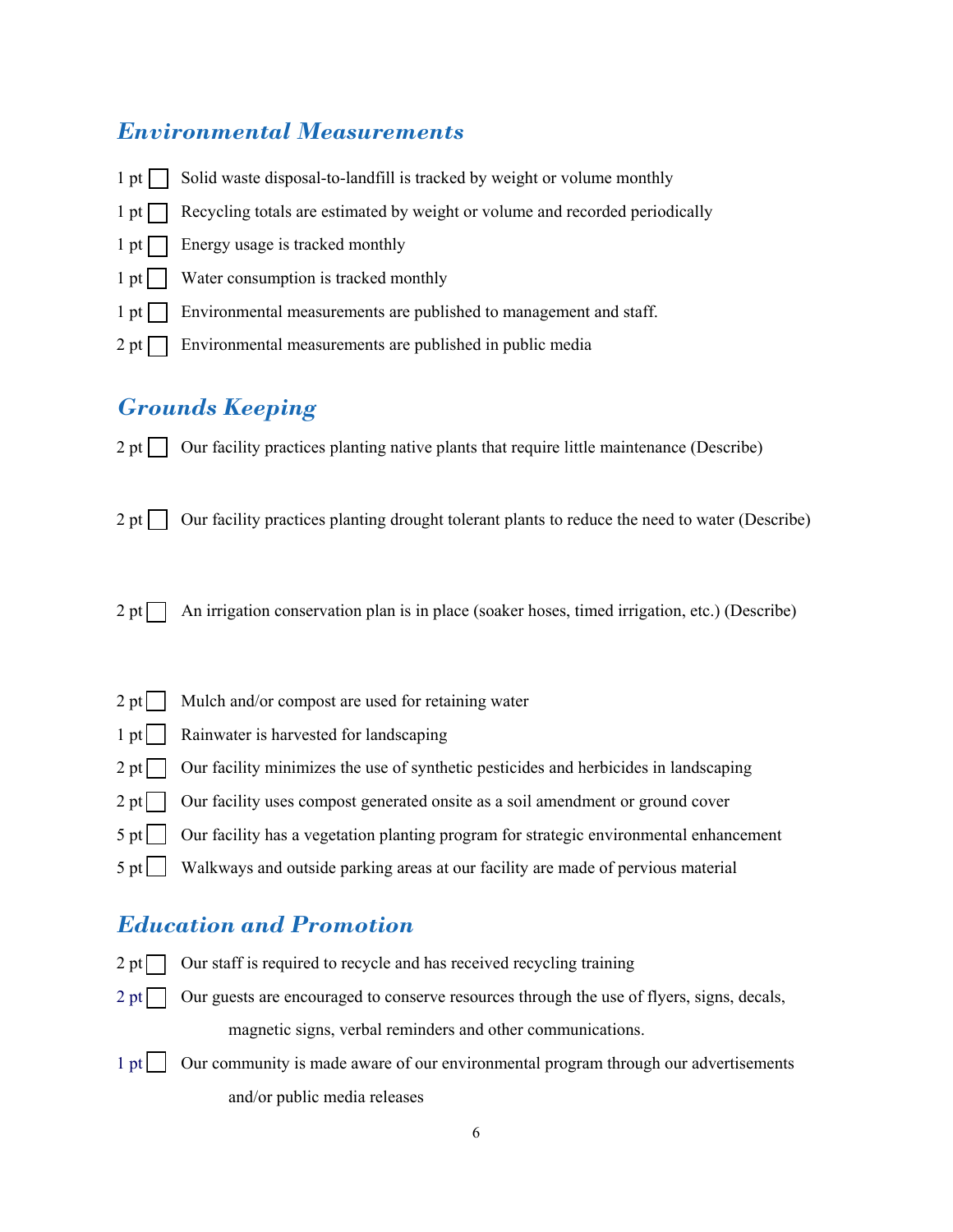## *Housekeeping and Clean-up*

| 2 pt            | Our facility housekeeping and clean-up procedures include recycling practices                                                                      |
|-----------------|----------------------------------------------------------------------------------------------------------------------------------------------------|
| 1 pt            | We purchase cleaning products in bulk containers or concentrated to reduce waste                                                                   |
| 2 pt            | Cleaning products and methods are assessed for their environmental impact and only those that<br>are environmentally friendly are used.            |
| $1$ pt $\prime$ | Cleaning products used throughout the facility are natural cleaners and/or meet or exceed<br>Green Seal (or similar) product standards. (Describe) |
| 2 pt            | Employees are given training in the use of green cleaners                                                                                          |
| $1$ pt $ $      | A cleaning products waste reduction plan has been implemented                                                                                      |
| $1$ pt          | Vendors give feedback on environmental impact from using their environmentally                                                                     |
|                 | sustainable products. Results are available to staff and public.                                                                                   |

## *Green Purchasing*

| $3$ pt         | Environmentally Preferable Procurement (EPP) program has been established and is                                                         |
|----------------|------------------------------------------------------------------------------------------------------------------------------------------|
|                | communicated to staff                                                                                                                    |
| $2 pt$         | Our employees are required to comply with EPP policy                                                                                     |
| $1$ pt $\vert$ | Vendors of environmentally sustainable products are given preference                                                                     |
| 2 pt           | Durability and lifespan of the products is considered in addition to cost when purchasing                                                |
| 2 pt           | Recycled content paper products are purchased                                                                                            |
| $2 pt \Box$    | The number of items such as printers, staplers, paper cutters and other multi-user equipment                                             |
|                | is minimized                                                                                                                             |
| 3 pt           | Vendors are asked to deliver supplies with returnable packaging or to take back packaging for<br>recycling or reuse                      |
| $3$ pt         | Environmentally preferable furnishings, and equipment are used (Reused, remanufactured or<br>made from sustainable materials) (Describe) |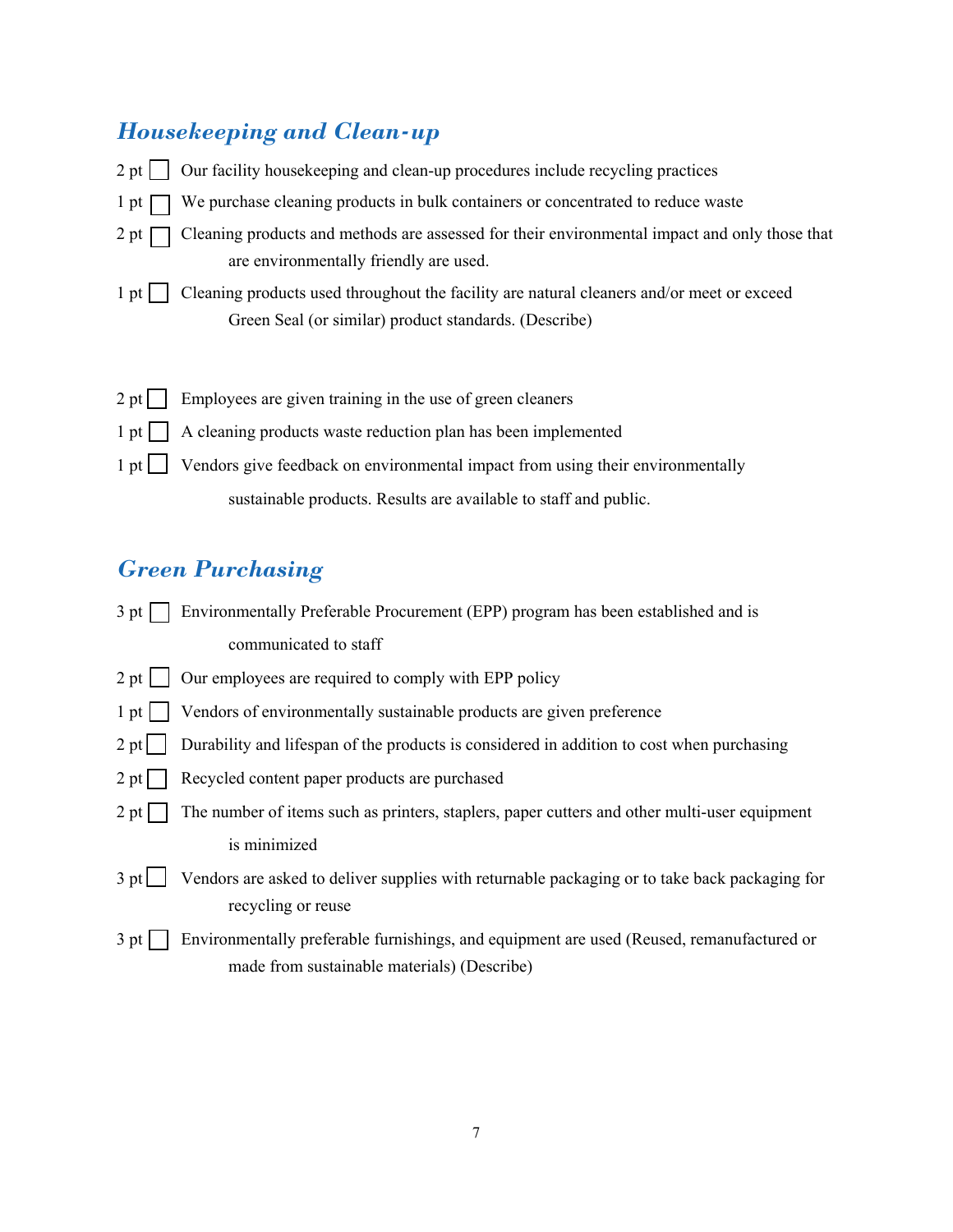## *LEED Certification*

LEED is the acronym for Leadership in Energy and Environmental Design. LEED Certification can save energy and reduces operating costs. Visit www.usgbc.org/LEED to learn more about LEED Certification.

- 10 pt  $\Box$  Our facility has attained LEED Certification
- $5$  pt  $\Box$  Our facility has applied for LEED Certification
- 10 pt  $\Box$  All new building projects are planned and executed using LEED standards.
- $5$  pt  $\Box$  Our facility has a fully functional Environmental Management System (explain)

### *Certification by Organizations & Agencies*

15 pt  $\Box$  Our facility has received recognition or certification as a green or sustainable business by another recognized certifying organization or agency. (Please identify organization or agency)

### *Additional Practices*

*Please describe additional sustainable practices your facility has implemented (you may submit additional pages.)*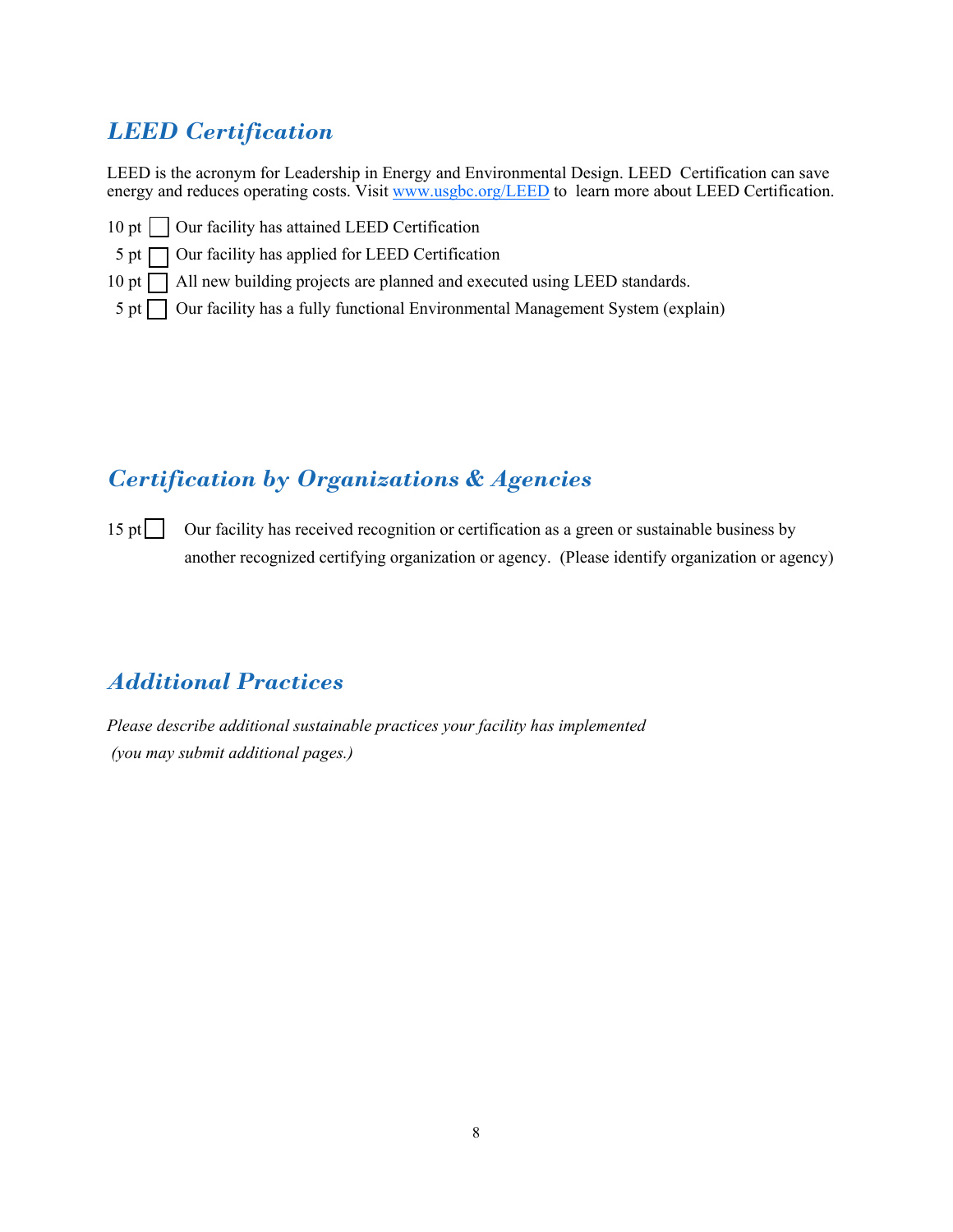# *Tallying your score*

*List the total number of points for each section and total your score in the box at the end of the section. Our review team may add additional points for other sustainability practices.*

| <b>SECTION</b>                         | <b>SCORE</b> |
|----------------------------------------|--------------|
| <b>Waste Reduction &amp; Recycling</b> |              |
| <b>Energy Management</b>               |              |
| <b>Water Efficiency</b>                |              |
| <b>Air Quality</b>                     |              |
| Transportation                         |              |
| <b>Environmental Measurements</b>      |              |
| <b>Grounds Keeping</b>                 |              |
| <b>Education and Promotion</b>         |              |
| Housekeeping and Cleanup               |              |
| <b>Green Purchasing</b>                |              |
| <b>LEED Certification</b>              |              |
| <b>Certification By Other Agencies</b> |              |
| <b>Additional Points by Reviewer</b>   |              |
|                                        |              |
|                                        |              |
| <b>FOTAL</b>                           |              |

# *Determining your recognition level*

Your recognition level—One dogwood Blossom, Two Dogwood Blossoms or Three Dogwood Blossoms—will be determined by the point system found below. Additional points may be acquired by facilities that implement other sustainable practices that are not a part of those prescribed in this application.

| One Dogwood Blossom | Two Dogwood Blossoms | Three Dogwood Blossoms |
|---------------------|----------------------|------------------------|
|                     | 00                   |                        |